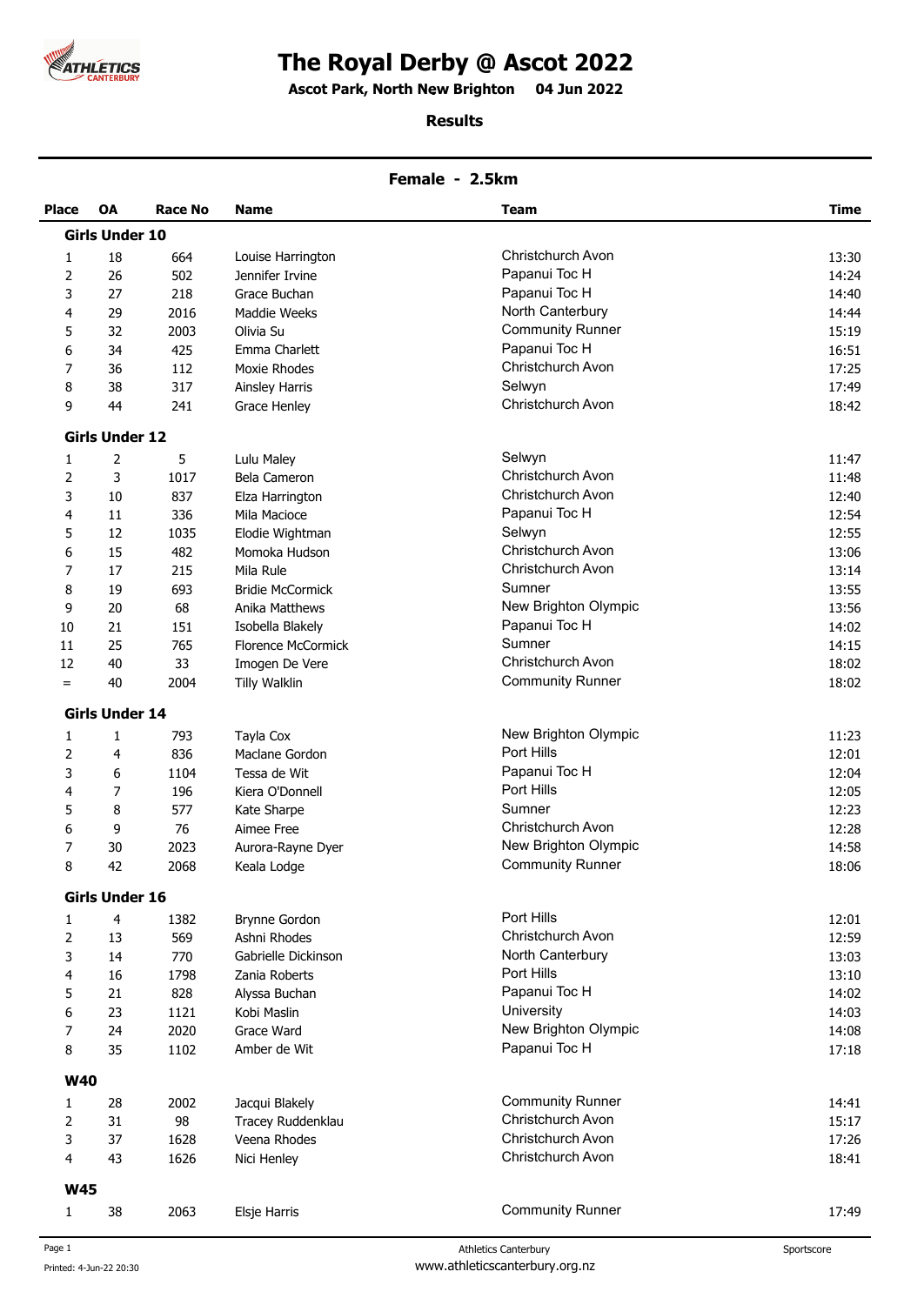### **Female - 2.5km**

| <b>Place</b> |            | <b>OA</b> | <b>Race No</b> | <b>Name</b>       | Team                    | Time  |
|--------------|------------|-----------|----------------|-------------------|-------------------------|-------|
|              | <b>W65</b> |           |                |                   |                         |       |
|              |            | 45        | 2005           | Helenann Williams | <b>Community Runner</b> | 22:32 |
|              | <b>W70</b> |           |                |                   |                         |       |
|              |            | 33        | 391            | Margaret Flanagan | New Brighton Olympic    | 16:15 |

## **Male - 2.5km**

| <b>Place</b> | <b>OA</b>            | <b>Race No</b> | <b>Name</b>            | Team                    | <b>Time</b> |
|--------------|----------------------|----------------|------------------------|-------------------------|-------------|
|              | <b>Boys Under 10</b> |                |                        |                         |             |
| 1            | 3                    | 812            | Tomo Hudson            | Christchurch Avon       | 10:58       |
| 2            | 17                   | 1047           | Mario Domenech-Beltran | Port Hills              | 12:23       |
| 3            | 21                   | 747            | Callum Taylor          | Port Hills              | 12:55       |
| 4            | 25                   | 41             | Thomas Harrington      | Christchurch Avon       | 13:37       |
| 5            | 27                   | 587            | Xavier Murphy          | Port Hills              | 14:03       |
| 6            | 28                   | 19             | Jackson Lamb           | Sumner                  | 14:04       |
| 7            | 29                   | 678            | Callum Hawkins         | Port Hills              | 14:20       |
| 8            | 32                   | 327            | Nathan Calitz          | Selwyn                  | 14:32       |
| 9            | 37                   | 97             | Blake Ruddenklau       | Christchurch Avon       | 15:17       |
| 10           | 38                   | 73             | Ethan Domenech-Beltran | Port Hills              | 16:38       |
| 11           | 40                   | 2060           | Marcel De Wit          | Papanui Toc H           | 17:18       |
| 12           | 41                   | 730            | Hugo Hawkins           | Port Hills              | 17:21       |
| 13           | 43                   | 103            | <b>Tanay Malik</b>     | Christchurch Avon       | 18:38       |
|              | <b>Boys Under 12</b> |                |                        |                         |             |
| 1            | 5                    | 647            | Roman Thorpe           | Christchurch Avon       | 11:06       |
| 2            | 8                    | 51             | Lennox John            | Christchurch Avon       | 11:38       |
| 3            | 14                   | 305            | Jacob Radcliffe        | New Brighton Olympic    | 12:07       |
| 4            | 19                   | 2008           | Jia He Su              | <b>Community Runner</b> | 12:33       |
| 5            | 20                   | 2067           | Weston Ingram          | <b>Community Runner</b> | 12:35       |
| 6            | 23                   | 189            | Isaac Young            | Christchurch Avon       | 13:13       |
| 7            | 34                   | 653            | Noah James             | Selwyn                  | 14:48       |
| 8            | 35                   | 432            | Tom Cook               | Port Hills              | 14:49       |
| 9            | 36                   | 2065           | Arlo Murphy            | <b>Community Runner</b> | 15:14       |
| 10           | 42                   | 2066           | Floyd Walklin          | <b>Community Runner</b> | 18:35       |
| 11           | 44                   | 86             | Ruichen Ma             | Christchurch Avon       | 20:06       |
|              | <b>Boys Under 14</b> |                |                        |                         |             |
| 1            | 2                    | 1003           | <b>Brent Cameron</b>   | Christchurch Avon       | 10:53       |
| 2            | 4                    | 281            | Joshua Parmenter       | Christchurch Avon       | 11:05       |
| 3            | 6                    | 1157           | Michael Cope           | New Brighton Olympic    | 11:23       |
| 4            | 9                    | 1506           | Nolan Rhodes           | Christchurch Avon       | 11:41       |
| 5            | 10                   | 219            | Caleb Jansen           | Port Hills              | 11:43       |
| 6            | 11                   | 16             | Lachlan Calnon         | Port Hills              | 11:44       |
| 7            | 13                   | 301            | Jack Straker           | Christchurch Avon       | 11:46       |
| 8            | 18                   | 565            | Angus Sharpe           | Sumner                  | 12:31       |
| 9            | 24                   | 2007           | James French           | <b>Community Runner</b> | 13:16       |
| $10\,$       | 26                   | 95             | Quinn Edmondson        | Port Hills              | 13:53       |
| $11\,$       | 31                   | 460            | Hunter Charlett        | Papanui Toc H           | 14:25       |
|              | <b>Boys Under 16</b> |                |                        |                         |             |
| 1            | 1                    | 1678           | Luke Jansen            | Port Hills              | 10:49       |
| 2            | $\overline{7}$       | 1822           | Markus Jorgensen       | New Brighton Olympic    | 11:26       |
| 3            | 12                   | 644            | <b>Tyler Lodge</b>     | New Brighton Olympic    | 11:45       |
| M35          |                      |                |                        |                         |             |
| $\mathbf{1}$ | 33                   | 2017           | Greg Weeks             | North Canterbury        | 14:44       |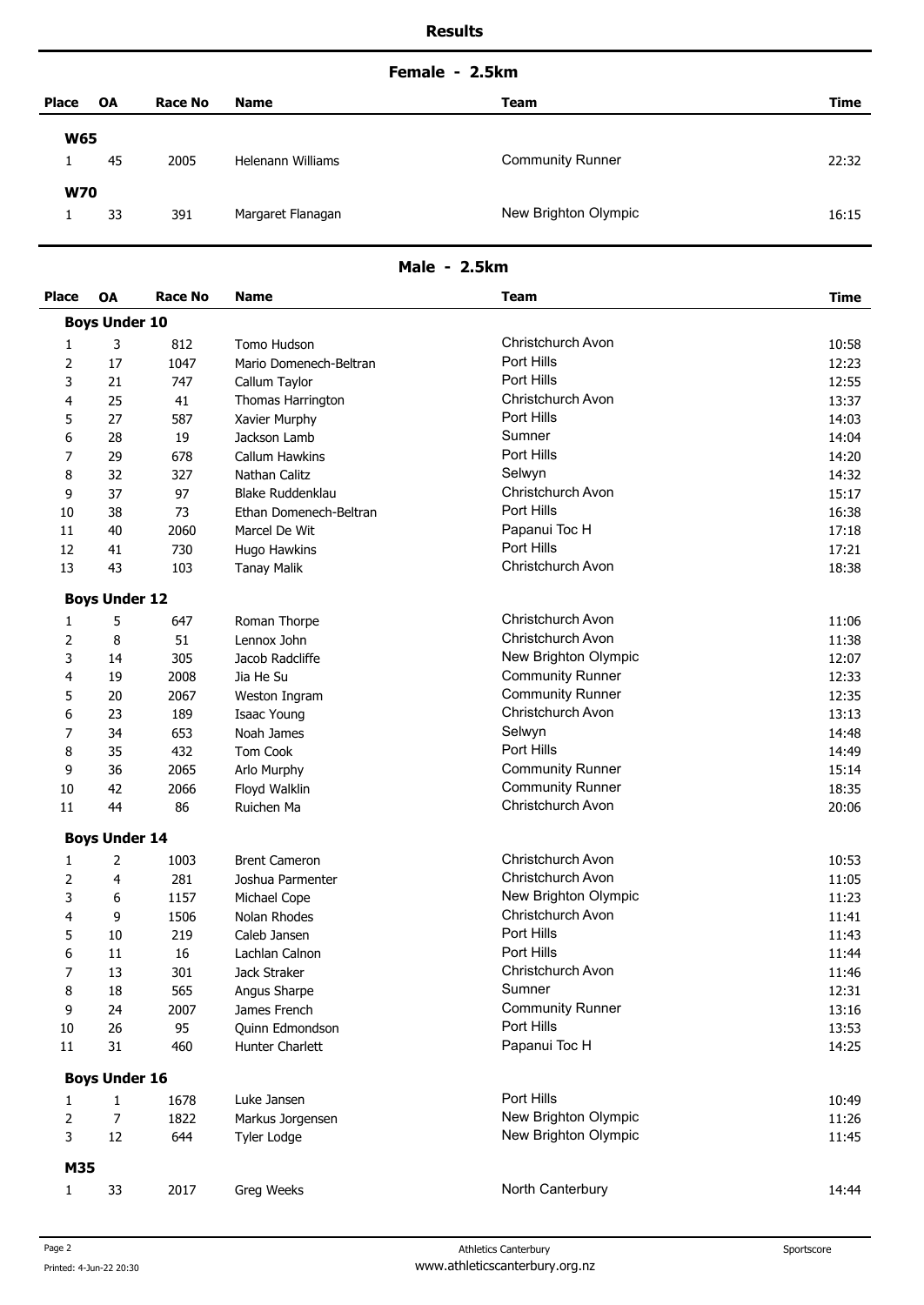| Male | 2.5km |
|------|-------|
|------|-------|

| <b>Place</b>   | OA | <b>Race No</b> | <b>Name</b>        | <b>Team</b>             | <b>Time</b> |
|----------------|----|----------------|--------------------|-------------------------|-------------|
| M45            |    |                |                    |                         |             |
| 1              | 15 | 1508           | Nathan Rhodes      | Christchurch Avon       | 12:08       |
| M60            |    |                |                    |                         |             |
| 1              | 16 | 2006           | Peter Cameron      | <b>Community Runner</b> | 12:10       |
| $\overline{2}$ | 22 | 2069           | <b>Nick Rutter</b> | Port Hills              | 13:07       |
| M65            |    |                |                    |                         |             |
| 1              | 39 | 2026           | David Porter       | <b>Community Runner</b> | 16:43       |
| <b>M70</b>     |    |                |                    |                         |             |
| 1              | 30 | 337            | John Palmer        | Christchurch Avon       | 14:24       |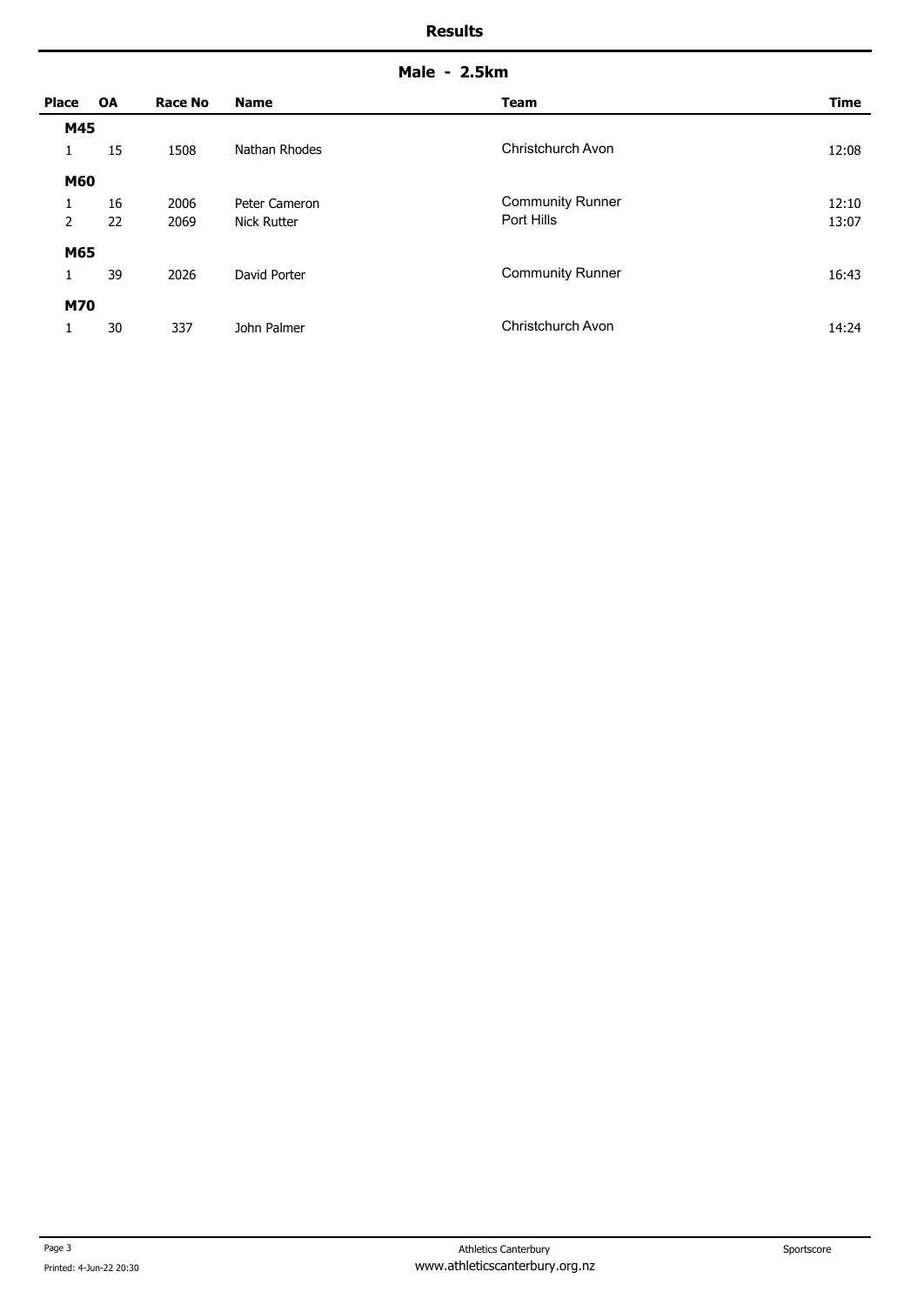

# **The Royal Derby @ Ascot 2022**

**Ascot Park, North New Brighton 04 Jun 2022 .** 

# **Results**

| Female - 5km   |                       |                |                      |                         |       |
|----------------|-----------------------|----------------|----------------------|-------------------------|-------|
| <b>Place</b>   | <b>OA</b>             | <b>Race No</b> | <b>Name</b>          | Team                    | Time  |
|                | <b>Girls Under 14</b> |                |                      |                         |       |
| $\mathbf{1}$   | 14                    | 1061           | Isabel Prescott      | Selwyn                  | 23:11 |
| 2              | 15                    | 1004           | Eleanor Bisley       | Selwyn                  | 23:11 |
| 3              | 18                    | 509            | Freya MacDonald      | Selwyn                  | 24:09 |
|                | <b>Girls Under 16</b> |                |                      |                         |       |
| 1              | 5                     | 289            | Charlotte Chiles     | Christchurch Avon       | 19:38 |
| 2              | 13                    | 493            | <b>Emily Watt</b>    | Sumner                  | 23:11 |
|                | <b>Women Under 18</b> |                |                      |                         |       |
| $\mathbf{1}$   | 3                     | 607            | Kate Currie          | Christchurch Avon       | 18:54 |
| 2              | 4                     | 583            | Elspeth McGuinness   | Port Hills              | 19:13 |
| 3              | 6                     | 69             | Beth Heywood         | Papanui Toc H           | 21:40 |
| 4              | 12                    | 187            | Stacey Morgan        | Christchurch Avon       | 23:07 |
|                | <b>Women Under 20</b> |                |                      |                         |       |
| 1              | 7                     | 1422           | Becky Blay           | North Canterbury        | 21:42 |
| 2              | 8                     | 34             | Haven Drinnan        | North Canterbury        | 22:25 |
| 3              | 11                    | 394            | Keira McNaughton     | Papanui Toc H           | 23:02 |
|                | <b>Senior Women</b>   |                |                      |                         |       |
| 1              | $\mathbf{1}$          | 1429           | Sarah McClure        | University              | 18:43 |
| 2              | 2                     | 1512           | Sarah McSweeney      | University              | 18:50 |
| 3              | 23                    | 2061           | Rachel Cottam        | <b>Community Runner</b> | 31:09 |
| <b>W35</b>     |                       |                |                      |                         |       |
| $\mathbf{1}$   | 19                    | 398            | Helen Bealey         | Sumner                  | 25:29 |
| <b>W40</b>     |                       |                |                      |                         |       |
| 1              | 20                    | 2010           | Angela Charlett      | <b>Community Runner</b> | 25:39 |
| $\overline{2}$ | 25                    | 2011           | Lizzi Corbin         | <b>Community Runner</b> | 31:30 |
| <b>W45</b>     |                       |                |                      |                         |       |
| 1              | 21                    | 665            | Philippa Cope        | New Brighton Olympic    | 27:53 |
| 2              | 22                    | 2062           | Neioli Chant         | <b>Community Runner</b> | 27:55 |
| 3              | 24                    | 2009           | Yen Cameron          | <b>Community Runner</b> | 31:30 |
| <b>W50</b>     |                       |                |                      |                         |       |
| 1              | 9                     | 857            | Jin Flanagan         | Sumner                  | 22:33 |
| $\overline{2}$ | 16                    | 156            | Wendy Richards       | Christchurch Avon       | 23:33 |
| <b>W55</b>     |                       |                |                      |                         |       |
| $\mathbf{1}$   | $10\,$                | 646            | Robyn Perkins        | Sumner                  | 22:55 |
| $\overline{2}$ | $17\,$                | 781            | Mary-Clare Delahunty | Sumner                  | 23:33 |
|                |                       |                |                      |                         |       |

### **Male - 5km**

| Place                | OA | <b>Race No</b> | <b>Name</b>          | Team   | <b>Time</b> |
|----------------------|----|----------------|----------------------|--------|-------------|
| <b>Boys Under 10</b> |    |                |                      |        |             |
|                      | 42 | 523            | Boston Van Schalkwyk | Selwyn | 23:27       |
|                      |    |                |                      |        |             |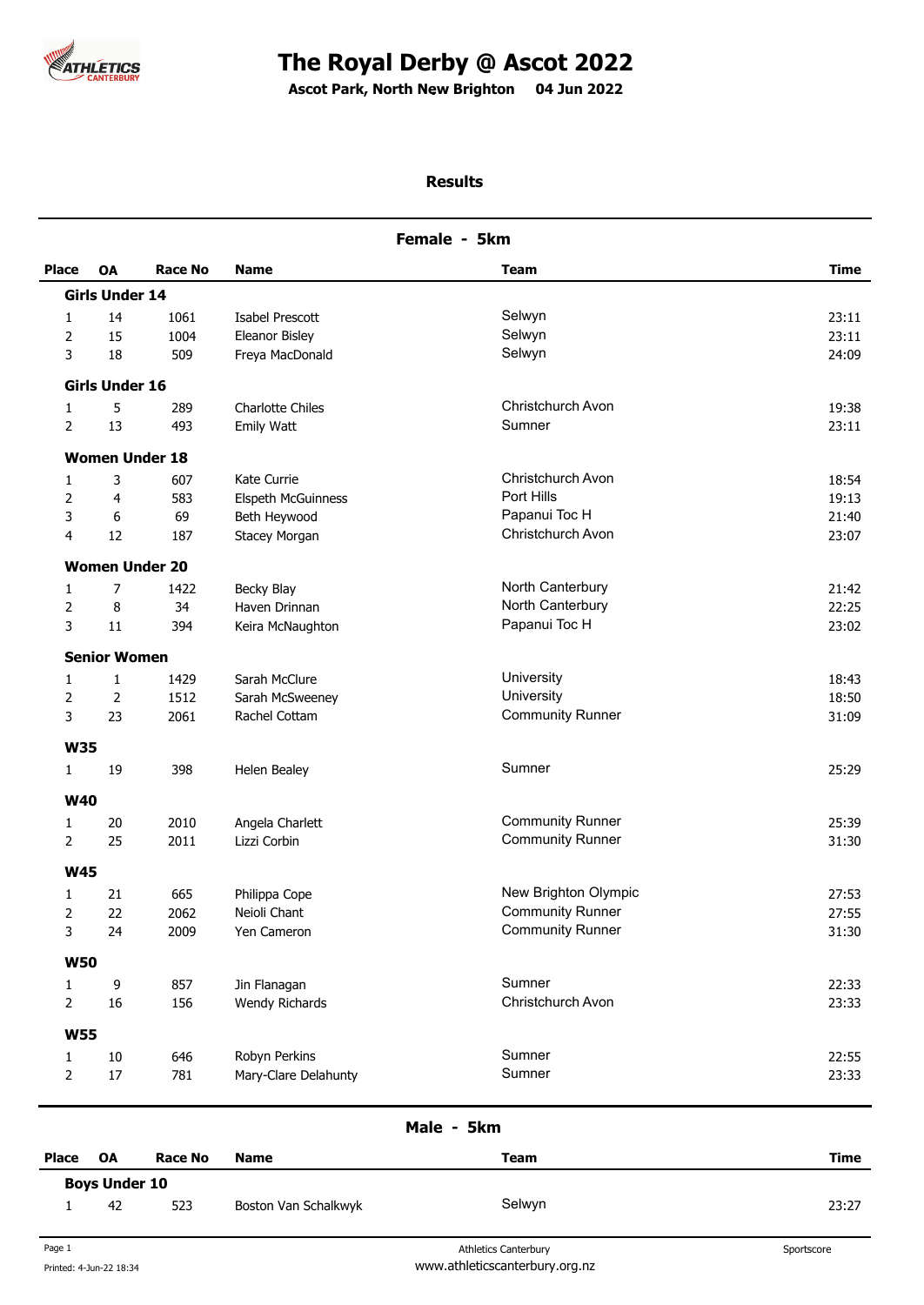**Male - 5km** 

| <b>Place</b>   | <b>OA</b>            | Race No | <b>Name</b>      | <b>Team</b>                     | <b>Time</b> |
|----------------|----------------------|---------|------------------|---------------------------------|-------------|
|                | <b>Boys Under 12</b> |         |                  |                                 |             |
| 1              | 35                   | 2014    | Caelan Mckinlay  | <b>Community Runner</b>         | 22:21       |
| 2              | 39                   | 2059    | Sam Fostor       | <b>Community Runner</b>         | 22:53       |
|                | <b>Boys Under 14</b> |         |                  |                                 |             |
| 1              | 21                   | 984     | Mason McLachlan  | Christchurch Avon               | 18:52       |
| 2              | 22                   | 399     | Harry Woodhouse  | Christchurch Avon               | 19:07       |
| 3              | 23                   | 877     | Kupa Rule        | Christchurch Avon               | 19:10       |
| 4              | 34                   | 767     | Jarrod Harris    | Selwyn                          | 22:20       |
| 5              | 37                   | 777     | Otto Church      | Christchurch Avon               | 22:45       |
|                | <b>Boys Under 16</b> |         |                  |                                 |             |
| 1              | 7                    | 483     | Cooper Wightman  | Selwyn                          | 16:57       |
| 2              | 14                   | 367     | Finn Woodhouse   | Christchurch Avon               | 17:55       |
| 3              | 16                   | 626     | Ciaran Harris    | Selwyn                          | 18:21       |
| 4              | 20                   | 25      | Lewis Taylor     | Port Hills                      | 18:42       |
| 5              | 27                   | 312     | Dardy Harrington | Christchurch Avon               | 20:19       |
|                | <b>Men Under 18</b>  |         |                  |                                 |             |
| 1              | 4                    | 211     | Luke Johnston    | Selwyn                          | 16:33       |
| 2              | 3                    | 354     | Daniel Prescott  | Selwyn                          | 16:33       |
| 3              | 12                   | 157     | Josh Loose       | Port Hills                      | 17:22       |
| 4              | 24                   | 1540    | Mitchell Kane    | Port Hills                      | 19:27       |
|                | <b>Men Under 20</b>  |         |                  |                                 |             |
| 1              | 5                    | 617     | Tram O'Callaghan | Christchurch Avon               | 16:35       |
| 2              | 8                    | 49      | Louie Howell     | Port Hills                      | 16:59       |
| 3              | 15                   | 1046    | Matthew Clarke   | Port Hills                      | 18:20       |
|                | <b>Senior Men</b>    |         |                  |                                 |             |
| 1              | $\mathbf{1}$         | 636     | Corban Straker   | Christchurch Avon               | 16:01       |
| 2              | $\overline{2}$       | 1588    | Sam Petty        | University                      | 16:15       |
| 3              | 6                    | 885     | Daniel Roswell   | <b>Whippets Running Project</b> | 16:57       |
| 4              | 10                   | 745     | Laurie Watson    | University                      | 17:19       |
| 5              | 11                   | 2027    | Nathan Hey       | University                      | 17:22       |
| 6              | 44                   | 2018    | Gareth Harris    | Selwyn                          | 24:54       |
| M35            |                      |         |                  |                                 |             |
| 1              | 13                   | 924     | Simon Kerr       | Don Greig Racing Stables        | 17:47       |
| 2              | 25                   | 1466    | Shaun Fauth      | North Canterbury                | 20:04       |
| 3              | 40                   | 656     | Jason Wilcock    | Papanui Toc H                   | 23:03       |
| M40            |                      |         |                  |                                 |             |
| 1              | 29                   | 2019    | Kyle Wightman    | Selwyn                          | 20:39       |
| $\overline{2}$ | 33                   | 763     | Paul Brouwers    | North Canterbury                | 22:13       |
| M45            |                      |         |                  |                                 |             |
| 1              | 17                   | 1557    | Jacob Roberts    | Sumner                          | 18:28       |
| 2              | 31                   | 1123    | Kerry Gordon     | Port Hills                      | 21:20       |
| 3              | 47                   | 2012    | Nick Drinnan     | <b>Community Runner</b>         | 29:30       |
| <b>M50</b>     |                      |         |                  |                                 |             |
| 1              | 9                    | 2021    | Chris Mardon     | New Brighton Olympic            | 17:13       |
| 2              | 26                   | 582     | Tom Sharpe       | Sumner                          | 20:16       |
| 3              | 28                   | 326     | Marty Lukes      | Sumner                          | 20:30       |
| M55            |                      |         |                  |                                 |             |
| 1              | 18                   | 45      | Robert Howell    | Port Hills                      | 18:29       |
| 2              | 19                   | 1147    | Kevin Muir       | Christchurch Avon               | 18:31       |
| 3              | 43                   | 955     | Stephen Graham   | New Brighton Olympic            | 23:59       |